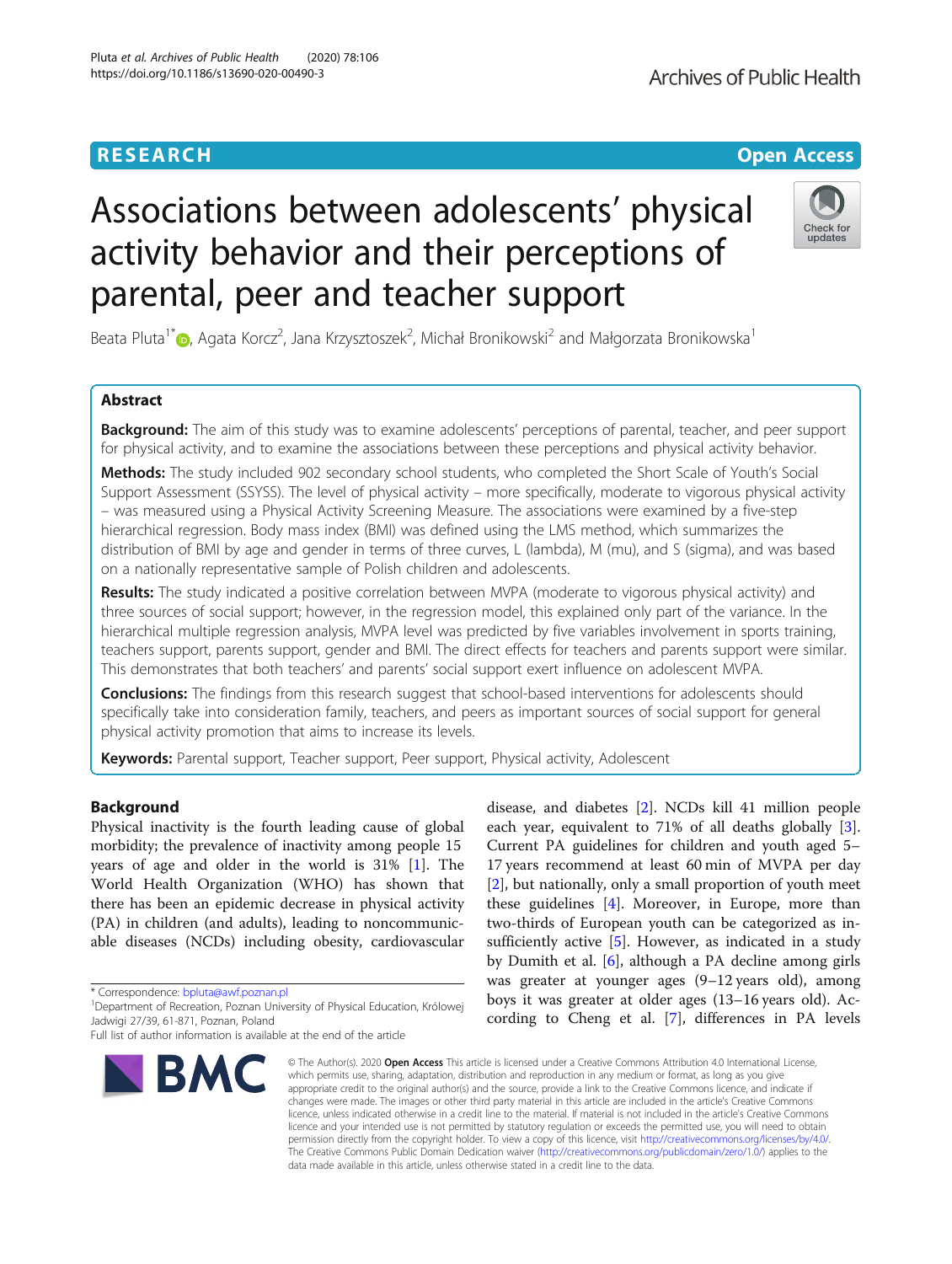between adolescent females and males, and between younger and older adolescents, may be partially explained by differences in social support provided by parents and peers. Public health researchers have recommended research on the type of social support most conducive to PA in children and adolescents.

Social support is still a contentious and poorly defined concept, and it is a multi-faceted issue [[8,](#page-6-0) [9](#page-6-0)]. The most common measures related to social support are social relationships based on reciprocity, availability, and reliability, such as those that ensure the use of emotional support resources and provide distractions from stressful factors or information [[9](#page-6-0)]. Furthermore, the WHO defines social support as being both "emotional and practical support characterising good social relations" and a social determinant of health [[10](#page-6-0)].

According to developmental theory, the social influence of parents is important to young children, and this influence shifts to peers when children become adolescents [[11](#page-6-0)]. Acceptance or encouragement of PA by selfhelp groups can make a significant difference in the practical implementation of the PA –related behaviors.

The anticipated benefits of social support are substantiated by research that has repeatedly shown that sources of parental, teacher, and peer support are associated with a higher level of PA among adolescents [[12](#page-6-0), [13\]](#page-6-0). Within the social domain, social support has been associated with engagement in regular PA by adolescents.

Factors outside the school environment very strongly affect adolescent PA. Social support from parents serves as one of the primary influences of youth PA-related behaviors. Tabak et al. [\[14](#page-6-0)] described emotional support that consisted of passing on positive emotions reflecting care, instrumental support that encompassed providing tools and ways of behaving, and financial support.

According to the results of a study by Van Der Horst et al. [\[15](#page-6-0)], the relationship between social support and the level of participation in PA is strongly influenced by the age of the youthful. Adolescence is considered a period of increasing independence from parents and of closer relationships with peers, whose influence begins to outweigh that of parents [[2](#page-6-0)]. Young people spend more of their time at school than in any other setting, and therefore, experiences at school, especially involving relationships with teachers and classmates, have a notable influence on adolescent development [\[16](#page-6-0)].

Study findings suggest that peer support plays a more important role than family support in adolescent PA [[17\]](#page-6-0). Therefore, in that specific time of youth, family support, and even teacher support, may have less impact than peer support on adolescent PA levels. Furthermore, in a study by Campos et al. [[18\]](#page-6-0), social support was associated (among other variables) with levels of PA that indicated that the absence of high support from parents and friends might reduce the level of PA in adolescents. A study by Bokhorst et al.  $[16]$  $[16]$  showed that parents and friends were perceived to be equally supportive, and friends support exceeded parental support only for ages 16–18 years. Support from teachers was lower in the older age groups, and this was related to the transition from primary to secondary school. In the same study, the authors indicated that girls perceived more support from teachers, classmates, and friends than did boys [\[16](#page-6-0)].

Gender difference is another important factor that needs to be considered in understanding the source of social support (peers, parents, teachers) and its PA relationship. Boys and girls have different preferences for social support [[19](#page-6-0)], and this may contribute to gender differences in the relationship between PA and various sources of social support. Therefore, identifying and comparing gender differences in this relationship could provide valuable information for designing gender-specific intervention strategies, not only in Poland [[19\]](#page-6-0).

Many studies have examined the influence of peers on their friends' PA behaviors [\[20\]](#page-6-0), and some of them, conducted among African American adolescents, found that boys received more peer support to engage in PA than did girls, and that girls often reported receiving no peer support for PA [[13\]](#page-6-0). Based on other studies, it can be concluded that peer support during PA is associated with increased PA, and this association may be greater for overweight adolescents [\[1](#page-6-0)]. In a study by Bronikowski et al. [\[21](#page-6-0)], boys obtained more support from teachers, while in another study, girls reported greater social support in general [\[22](#page-6-0)].

The current study explores the associations between three sources of social support (parental support, peer support, and PE teacher support) and MVPA, gender, and BMI status (underweight, normal weight, and overweight) among adolescents from the province of Wielkopolska, Poland. The results of this study can contribute to a better understanding of factors associated with adolescent PA, and improve the knowledge necessary to design intervention programs to promote activity in secondary school students.

#### Methods

The cross-sectional study included 902 secondary school boys ( $N = 405$ ) and girls ( $N = 497$ ) (aged 16.4 ± 0.7 years) from the province of Wielkopolska. The study participants were recruited from the same grade level at schools in three major cities of the province. Permission to carry out the research was secured separately and was granted by the principals of the institutions concerned. All respondents were informed that their participation would be anonymous, and were informed of the aim of the research and the manner in which the results would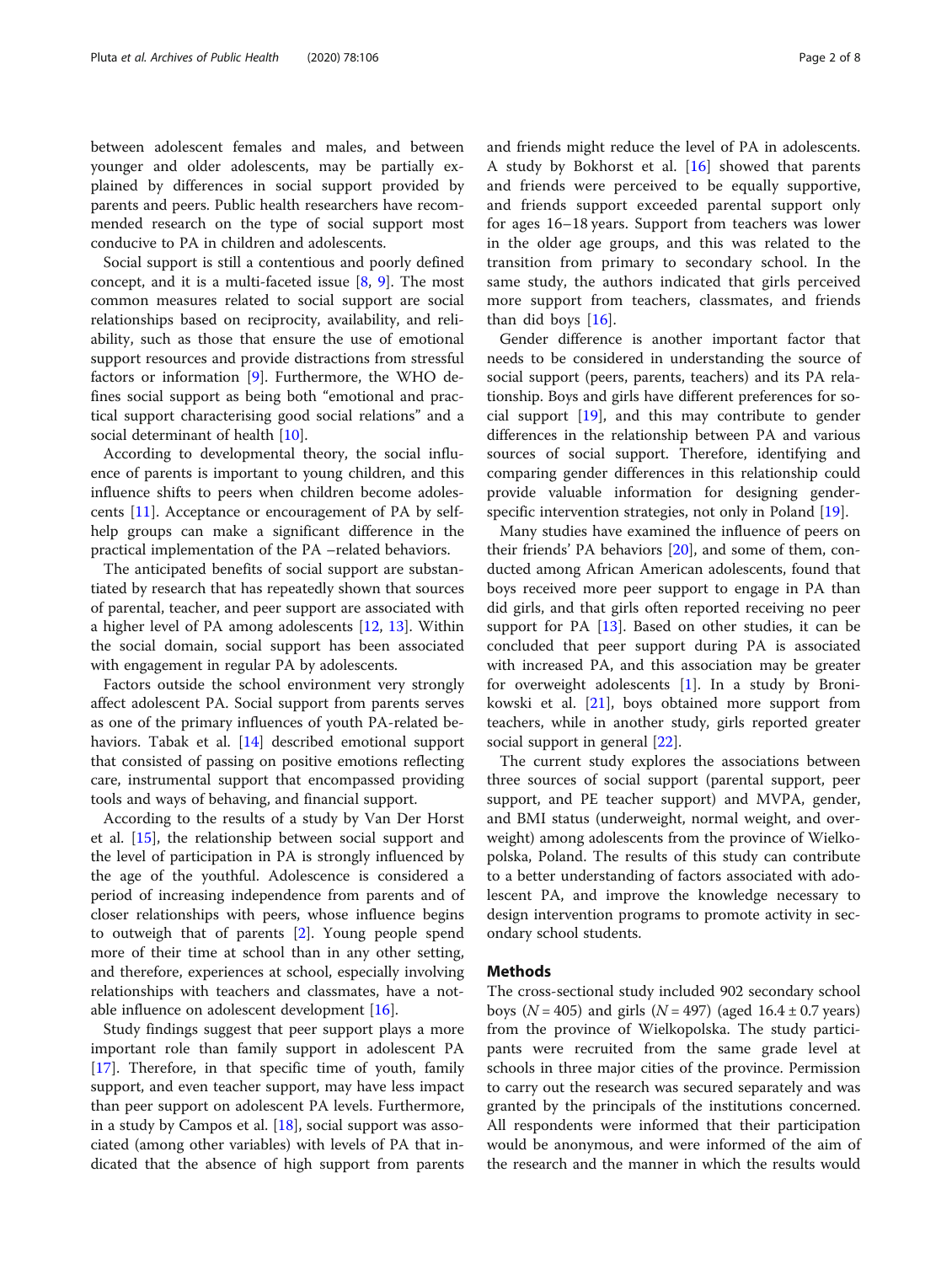be used for scientific purposes. This research study was conducted by the diagnostic survey method with the use of a structured survey questionnaire that had previously been prepared, tested, and assessed by competent judges. Questionnaires were completed in whole-class groups during regular school lessons and took approximately 25 min to complete. Furthermore, the respondents were informed that they could abstain in cases where they did not wish to answer certain questions included in the questionnaire.

The study variables included three indicators of support (parents, teachers, and peers), a self-reported amount/level of PA (MVPA), BMI (according to Cole), and gender. In addition, the examined students were asked to answer question concerning their statues of involvement in sport (no involvement, amateur, and professional training). Professional participation meant engagement in regular system of competitions, organized by a sports federation, whereas amateurism meant taking part in sports as a hobby, for pleasure.

#### Short scale of Youth's social support assessment

The variables, which included parental, peer, and teacher support, were measured using the 18 item SSYSS. This self-report instrument was designed to measure the impact of parental (5 items), peer (8 items), and teacher (5 items) support, using a five-point Likert scale that allowed the respondent to express how much they agreed or disagreed with a particular statement, from 1 (strongly disagree) to 5 (strongly agree), with higher scores corresponding to higher agreement. The maximum total score was 25 points for the parental and teacher subscales, and 40 points for the peer subscale. The assessment covered all environments where a young person might live. This tool is a widely accepted, accurate, and valid measure of youth social support [\[23](#page-6-0), [24](#page-6-0)]. SSYSS has satisfactory psychometric properties, and it is reliable and accurate. Its reliability was checked by estimating the internal compatibility of the tool (using Cronbach's coefficient alpha). The relevance of the SSYS S was tested by considering its two aspects – i.e., its content relevance, using Lawshe's CVR coefficient, and its theoretical validity – by conducting a factor analysis using an exploratory variation [[25\]](#page-6-0). Internal consistency rates for the subscales of the SSYSS used in this study were established using Cronbach's alpha test. For the teacher support scale, the alpha value was 0.84; for peer support, it was 0.86, and for parental support, it was 0.84.

To summarize, for all the subscales, the values of Cronbach's alpha could be considered unquestionably satisfactory, as all of them exceeded 0.8. The critical values of the discriminant power coefficients at the level of  $α = 0$ . 05 were 0.39, 0.28, 0.20, and 0.14, respectively.

Acceptable values of discriminatory power have, therefore, been obtained for all items.

The support from parents, teachers, and peers was categorized by using the scores of individuals, normalized to a sten scale  $[26]$ . Individuals with sten scores of  $1-4$ were classified as receiving a low level of support, those with 5–6 as having a medium level of support, and those with 7–10 as receiving a high level of support [[27\]](#page-6-0).

## Physical activity

MVPA was measured using a physical activity screening measure [\[28](#page-6-0)]. One of the reasons for using this measure was its ease of application in a school setting. Reliability was established at  $ICC = 0.77$  and validity at  $= 0.40$ . This measure was used in an earlier population study in Poland [[29\]](#page-6-0). Participants were asked to answer two questions: (Q1) Over the past 7 days, on how many days were you physically active for a total of at least 60 min per day?; (Q2) Over a typical or usual week, on how many days are you physically active for a total of at least 60 min per day? The MVPA index was calculated based on the following formula:  $MVPA = (Q1 + Q2)/2$ , where  $MVPA = PA$  index; Q1 is the number of physically active days during the past 7 days; Q2 is the number of physically active days during a typical (usual) week.

## BMI

BMI was calculated from adolescents' self-reported height and weight. Growth references for height, weight, and BMI were constructed (separately for each sex) with the L, M, S method using data from a large, recent population-representative sample of school-aged children and adolescents in Poland without known disorders affecting growth [[30,](#page-6-0) [31](#page-6-0)]. The prevalence of overweight, and obesity according to the International Obesity Task Force (IOTF) criteria was determined with the use of LMS Growth software [[29\]](#page-6-0). Updated growth references for Polish school-aged children and adolescents were compared with Polish growth references from the 1980s, the Warsaw 1996–1999 reference, German, and 2000 Centers for Disease Control and Prevention (CDC) references. A Box-Cox power transformation was used to normalize the data at each age. Participants were classified as underweight, normal weight, or overweight according to age- and gender-specific cut-off points for children and adolescents [[29,](#page-6-0) [32\]](#page-6-0).

The personal characteristics of the secondary school students were documented and adequately protected in accordance with research ethics.

## Data analysis

All statistical analyses were completed using the STATIS TICA ver. 13.1 software package (StatSoft, Krakow, Poland). The data were screened and checked against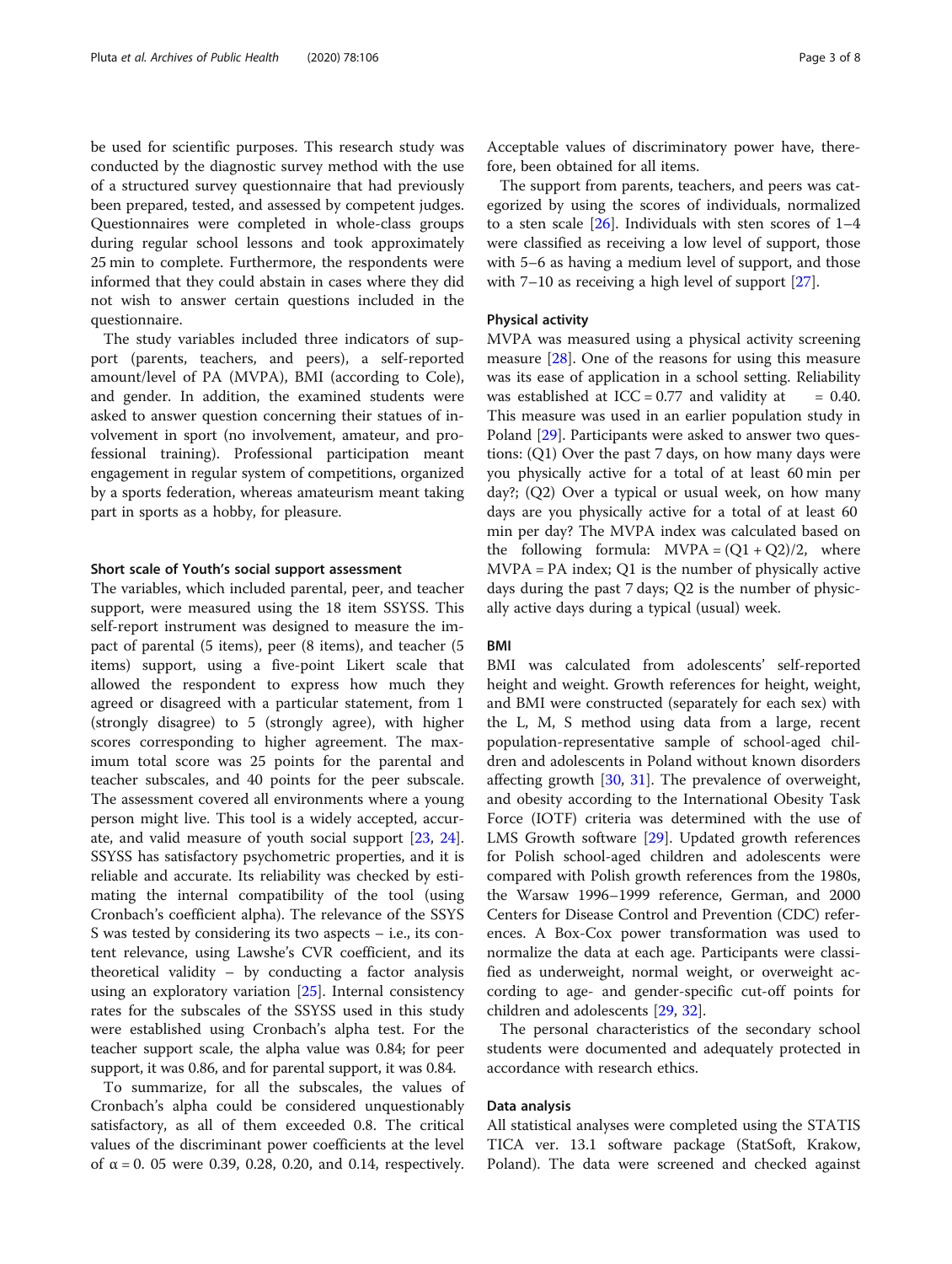the assumptions of regression analysis. The Mann– Whitney test (Z), Kruskal-Wallis test (H), and Spearman's rank correlation coefficients  $(r<sub>s</sub>)$  were used to assess the significance and power of the relationships between variables, with the value of correlation strength: ≤0.39 weak, 0.40–0.59 moderate and ≥ 0.60 strong [\[33](#page-6-0)]. To describe differences between groups, effect sizes were calculated as the difference between means divided by the pooled SD. Using Cohen's criteria, an effect size ≥0.20 and < 0.50 was considered small, with ≥0.50 and < 0.80 being considered medium, and 0.80 considered large. A hierarchical multiple regression was conducted with MVPA score as a dependent variable. The model included five independent variables that correlated with MVPA.

The threshold of statistical significance for the inclusion of independent variables in the multiple regression models was set at  $p < 0.05$ .

## Results

The demographics of the study population are presented in Table 1, that the gender-specific descriptive statistics of the total sample are summarized. The sample was  $55.1\%$  female ( $N = 497$ ) and  $44.9\%$  male  $(N = 405)$ . Significant gender differences were found. Boys were more likely than girls to participate in PA, and there were significant gender differences in the recorded amount of MVPA  $(Z = 3.011, p = 0.003, d =$ 0.21). The greatest differences were observed for body height and body mass  $(Z = 20.759, p < 0.001, d = 1.84$ and  $Z = 18.232$ ,  $p < 0.001$ ,  $d = 1.43$ , respectively) and the smallest difference was noted for parent support  $(Z = -4.303, p < 0.001, d = 0.30).$ 

The coefficients of correlation between selected independent variables and MVPA are presented in Table [2](#page-4-0). In generally, all variables connecting with different sources of the social support demonstrated correlation in the expected direction with MVPA. Parental support for PA is greater for boys than for girls. The mean recorded amount of MVPA increases with the frequency of parental, teacher, and peer support indicators. Although all bivariate correlations between the social support variables and MVPA are positive and statistically significant ( $p < 0.05$ ), they are generally low (Table [2](#page-4-0)). The correlation between BMI (according to Cole) and social support was positive, but was not statistically significant. In turn, MVPA and BMI in categories differ significantly between adolescents  $(H (2,902) = 7.58, p =$ 0.022,  $d = 0.24$ ). This important differentiation is influenced by distinction differences between underweight and overweight adolescents. The similar relationship in the examined group existed between MVPA and students who declared no participation in any form of sports, on an amateur level and were involved in sport within professionally organized structures  $(H (2,902) =$ 78,43  $p \le 0.0001$ , d = 0.85).

Hierarchical multiple regression was conducted with MVPA level as a dependent variable (Table [3](#page-4-0)). The

Table 1 Demographic and psychosocial characteristic of the secondary school students

| Variable                      | Girls ( $N = 497$ ) | Boys $(N = 405)$  |                         |  |
|-------------------------------|---------------------|-------------------|-------------------------|--|
|                               | Mean $\pm$ SD       |                   | $p$ value               |  |
| age [years]                   | $16.36 \pm 0.73$    | $16.41 \pm 0.71$  | $0.3492$ <sup>a</sup>   |  |
| height [cm]                   | $167.55 \pm 6.41$   | $180.17 \pm 7.34$ | < 0.0001 <sup>a</sup>   |  |
| weight [kg]                   | $56.95 \pm 7.80$    | $70.79 \pm 11.59$ | < 0.0001 <sup>a</sup>   |  |
| MVPA [days/week]              | $3.47 \pm 1.67$     | $3.82 \pm 1.71$   | 0.0026 <sup>a</sup>     |  |
| teachers support [sten]       | $5.58 \pm 1.98$     | $5.80 \pm 2.07$   | $0.1017^a$              |  |
| parents support [sten]        | $5.94 \pm 2.03$     | $5.33 \pm 2.05$   | < 0.0001 <sup>a</sup>   |  |
| peers support [sten]          | $6.07 \pm 2.43$     | $5.90 \pm 2.29$   | $0.2930^{\rm a}$        |  |
|                               | % (N)               |                   |                         |  |
| BMI [Cole]                    |                     |                   | $< 0.0001^{\rm b}$      |  |
| underweight                   | 21% (106)           | 14% (58)          | 0.0063 <sup>c</sup>     |  |
| normal weight                 | 64% (316)           | 56% (226)         | $0.0145^{\circ}$        |  |
| overweight                    | 15% (75)            | 30% (121)         | $< 0.0001$ <sup>c</sup> |  |
| involvment in sports training |                     |                   | $0.8168^{b}$            |  |
| no training                   | 20% (97)            | 19% (78)          |                         |  |
| amateur training              | 54% (211)           | 52% (211)         |                         |  |
| professional training         | 27% (116)           | 29% (116)         |                         |  |

BMI Body Mass Index values have been adjusted for age and gender, SD – standard deviation, \*significant difference between genders:  $p < .05$ , <sup>a</sup> Mann-Whitney U test  $(Z)$ ,  $^{\rm b}$  chi-square test,  $^{\rm c}$  post-hoc test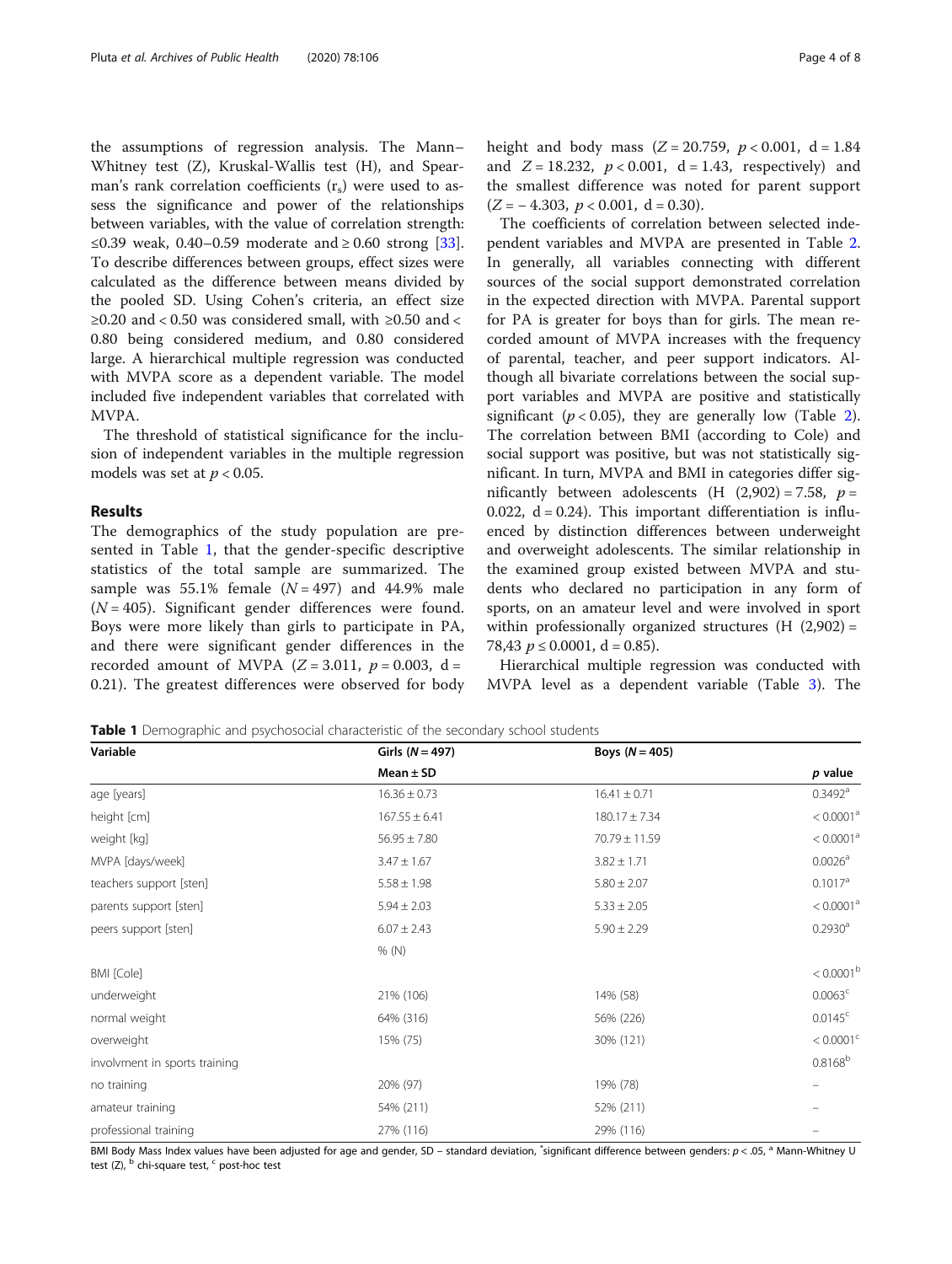| variable                                  | 1                        | $\overline{2}$    | 3                        | 4                 | 5                 | 6                 |
|-------------------------------------------|--------------------------|-------------------|--------------------------|-------------------|-------------------|-------------------|
| 1. MVPA [days/week]                       | $\overline{\phantom{0}}$ |                   |                          |                   |                   |                   |
| 2. teachers support (sten)                | $0.15^{*a}$              | -                 |                          |                   |                   |                   |
| 3. parents support (sten)                 | $0.12^{*a}$              | $0.20^{*a}$       | $\overline{\phantom{m}}$ |                   |                   |                   |
| 4. peers support (sten)                   | $0.09*$ <sup>a</sup>     | $0.19^{*a}$       | $0.37^{*a}$              |                   |                   |                   |
| 5. BMI [Cole]                             | $0.24*^{b}$              | 0.17 <sup>b</sup> | 0.07 <sup>b</sup>        | 0.06 <sup>b</sup> |                   |                   |
| underweight vs normal weight              | $0.25*^{b}$              |                   |                          |                   |                   |                   |
| underweight vs overweight                 |                          |                   |                          |                   |                   |                   |
| normal weight vs overweight               |                          |                   |                          |                   |                   |                   |
| 6. involvement in sports training         | $0.85*^{b}$              | $0.10^{b}$        | $0.19^{b}$               | 0.07 <sup>b</sup> | 1.18 <sup>c</sup> |                   |
| no training vs amateur training           | $0.57*^{b}$              |                   |                          |                   |                   |                   |
| no training vs professional training      | $0.90*^{b}$              |                   |                          |                   |                   |                   |
| amateur training vs professional training | $0.31*^{b}$              |                   |                          |                   |                   |                   |
| 7. gender                                 | $3.01*^{d}$              | $1.64^d$          | $-4.30*^{d}$             | $-1.05d$          | $30.73*^{c}$      | 0.40 <sup>c</sup> |
| Mean                                      | 3.62                     | 5.68              | 5.66                     | 6.00              |                   |                   |
| <b>SD</b>                                 | 1.698                    | 2.022             | 2.060                    | 2.369             |                   |                   |
| range (min-max)                           | $0 - 7$                  | $2 - 10$          | $1 - 10$                 | $1 - 10$          |                   |                   |

<span id="page-4-0"></span>Table 2 Correlation among study variables

 $*$  -  $p$  < 0.05, <sup>a</sup> Spearman's R, <sup>b</sup> effect size (d), <sup>c</sup> chi-square test, <sup>d</sup> Mann-Whitney U test (Z)

|                                  | <b>Table 3</b> Predictors of MVPA in adolescents, identified on |
|----------------------------------|-----------------------------------------------------------------|
| hierarchical regression analysis |                                                                 |

| variable                      | $R^2$ | ß       | F     | p value |
|-------------------------------|-------|---------|-------|---------|
| Step 1                        | 7.8   |         | 76.58 | ≤0.0001 |
| involvment in sports training |       | 0.28    |       | ≤0.0001 |
| Step 2                        | 9.8   |         | 48.63 | ≤0.0001 |
| involvment in sports training |       | 0.27    |       | ≤0.0001 |
| teachers support (sten)       |       | 0.14    |       | ≤0.0001 |
| Step 3                        | 10.6  |         | 35.44 | ≤0.0001 |
| involvment in sports training |       | 0.27    |       | ≤0.0001 |
| teachers support (sten)       |       | 0.13    |       | ≤0.0001 |
| gender                        |       | $-0.09$ |       | 0.0041  |
| Step 4                        | 11.4  |         | 29.00 | ≤0.0001 |
| involvment in sports training |       | 0.27    |       | ≤0.0001 |
| teachers support (sten)       |       | 0.11    |       | 0.0005  |
| gender                        |       | $-0.11$ |       | 0.0009  |
| parents support (sten)        |       | 0.10    |       | 0.0032  |
| Step 5                        | 11.7  |         | 23.75 | ≤0.0001 |
| involvment in sports training |       | 0.27    |       | ≤0.0001 |
| teachers support (sten)       |       | 0.11    |       | 0.0006  |
| gender                        |       | $-0.11$ |       | 0.0005  |
| parents support (sten)        |       | 0.10    |       | 0.0032  |
| <b>BMI</b>                    |       | 0.05    |       | 0.1086  |
| $N = 902$                     |       |         |       |         |

model included five independent variables that correlated significantly with MVPA.

In the first step, involvement in sport training was included in the model  $(R^2 = 7.8\%, p \le 0.0001)$ . Then, teacher support was added  $(R^2 = 9.8\%, p \le 0.0001)$ , followed by gender  $(R^2 = 10.6\%$ ,  $p \le 0.0001$ ). In the fourth step, parents support was added to the model. The final model was significant and explained a considerable proportion of variance in MVPA in adolescents  $(R^2 = 11.7\%, p \le 0.0001)$ , although one of the components, BMI index, was not a significant predictor of the dependent variable ( $p = 0.1086$ ). Hierarchical multiple regression with MVPA as a dependent variable showed that only a small amount of variance was explained. No other statistically significant associations were observed.

## **Discussion**

Social support can have a large impact on the level of PA undertaken. Information obtained from the study can be used to take action to increase the level of PA among teenagers. The majority of studies focus on total social support and modeling from parents, family, and friends. This present study provides evidence of the relationship between different types of support (from parental to teacher and peer support) for teenage girls and boys and their levels of PA. This research attempts to determine the causes of inactivity in this social group.

Identification of factors that mediate PA behaviors in adolescents is the key to the development of effective interventions to promote PA. Furthermore, exploring the association between BMI and social support is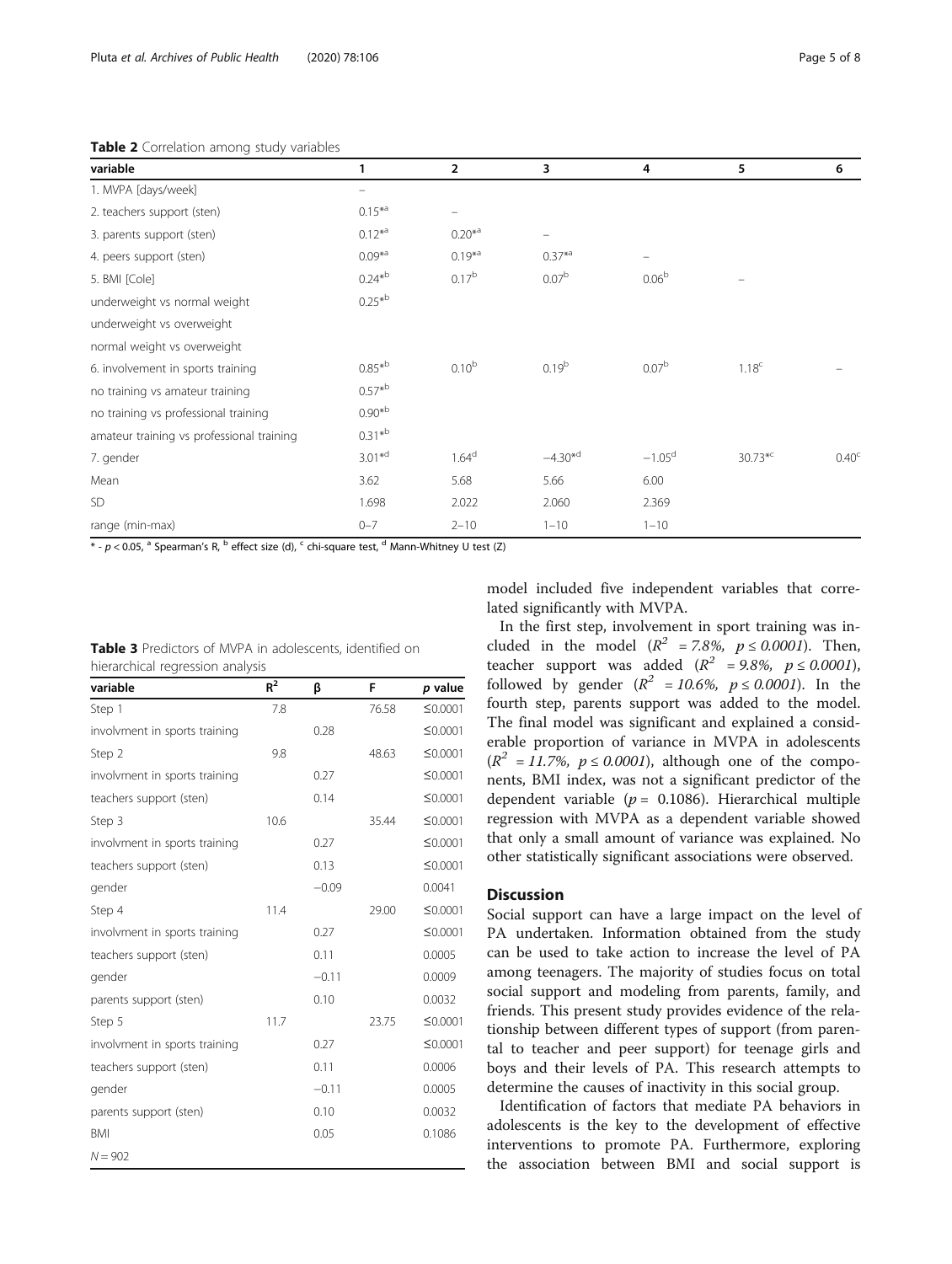important, as some researchers have indicated that overweight adolescents may be more socially isolated [\[34](#page-6-0)]. Others have found that overweight children report lower levels of social support for PA [\[35\]](#page-6-0).

Early support from parents, teachers, and peers has been reported as a significant predictor of self-reported engagement in PA [[19](#page-6-0)]. Support from friends was found to be the most important social environmental factor for young adolescents, which may make sense from a developmental perspective, as peer support in adolescence is generally a dominant social factor that plays a critical role in the development of PA motivation and engagement [\[36\]](#page-7-0).

Our study on young adolescents indicated a positive correlation between MVPA and social support; however, in the regression models examined, this correlation explained only a part of the variance. When five-steps hierarchical regression was performed it explained a considerable proportion of variance in MVPA in adolescents (R2 = 11.7%,  $p =$ 0.1086). Following regression predictors were included in that final model: involvement in sport training  $(β = 0.27)$ ;  $p$  ≤ 0.0001), PE teachers' (β = 0.11;  $p$  = 0.0006) and parents' ( $\beta$  = 0.10;  $p$  = 0.0032) support perceived by adolescents in regard to participation in leisure time PA (LTPA) from moderate to vigorous intensity. At the same time a significant negative relation (β = - 0.11;  $p = 0.0005$ ) was found between MVPA and gender, which might suggest that in examined age group seems to be less influential factor. Obviously, there are other factors that might mediate these relationships, such as the school environment, sporting traditions of the local community or a particular family, individual interests, and engagement in sports [\[37\]](#page-7-0). Verloigne et al. [\[38\]](#page-7-0) reported a positive correlation between parental support and MVPA both on weekdays and weekends, though it was mainly support in the form of logistic actions. Parental control and concern were both inversely related to MVPA on weekdays, while with adolescents, peer interest was positively related to MVPA on those days. The authors indicated that internal barriers (likes/dislikes, insufficient time, preferences, laziness) were the factors that significantly mediated the relationship between parental logistic support and MVPA on weekdays, which was not the case with external barriers (homework, nobody to play with, health issues, no conditions, lack of funds) or with self-efficacy. Kremers et al. [[39](#page-7-0)] indicated that both parental and peer support influence the healthy choices and behaviors of adolescents via "automatic" pathways during spontaneous engagement in a particular behavior, and/or in the case of peers, through indirect personal and individual factors, and may be mediating factors in helping to overcome perceived barriers and logistical problems.

In another study on young, non-white adolescent girls, Larson et al. [\[40\]](#page-7-0) found that lower PA among female friends was associated with higher BMI (infrequent family meals and an unsafe environment also contributed to

BMI) and that the problem may lie at home. In our study, there was no relationship between BMI and any source of support. However, higher parental support was associated with higher MVPA, but only in boys, and not in adolescent girls. Interestingly, and unlike our research, a study by Yao et al. [\[41\]](#page-7-0) suggested that both peers and parents have an influence on the PA, but they studied teenage girls.

Nevertheless, it seems that teachers and parents remain the most influential sources of support in terms of MVPA, at least until the age of young adolescence. Thus, these particular social groups (teachers and parents) should be strongly aware of PA and weight loss programs among youth, which ought to focus on parental role modeling. The effectiveness of such an approach was confirmed by Crawford et al. [\[42\]](#page-7-0) in their research.

There are some limitations that need to be acknowledged. The current study was cross-sectional and did not examine other potentially influential factors (such as access to facilities, family sporting traditions and role modelling, and school policies), which might be considered a limitation. However, the reasonably large sample size and the similar cultural backgrounds of the examined adolescents (coming from urban areas of cities) seem to be a strength. Nevertheless, in further research, multi-contextual and longitudinal studies are needed to consider other potentially mediating variables, and the scale of the variance in youth MVPA could be replace with another tool measuring PA. Longitudinal research has the ability to make causal statements, but an experimental study would be more helpful in determining what affect an increase of PA would have in cultural and social context of development of young adolescents from Poland.

## Conclusion

There is positive relationship between three sources of social support (parents, teachers, and peers) and the level of PA undertaken by Polish adolescents in urban areas. To prevent any further decline in the level of PA of young people, a supportive environment around PA must be created. As a recommendation, we would like to point out that further school-based interventions and PE curricula-related program changes should target PE teachers and their modelling role, and peer norms, which, when combined, could enhance better nutrition and PA choices and behaviors among young adolescents.

The promotion of PA is of great importance for adolescents as it might lead to the development not only of favorable health behaviors, but also of better social interactions, which are so needed nowadays in youth.

#### Abbreviations

WHO: World Health Organization; PA: physical activity; MVPA: moderate to vigorous physical activity; BMI: Body Max Index; SSYSS: Short Scale of Youth's Social Support Assessment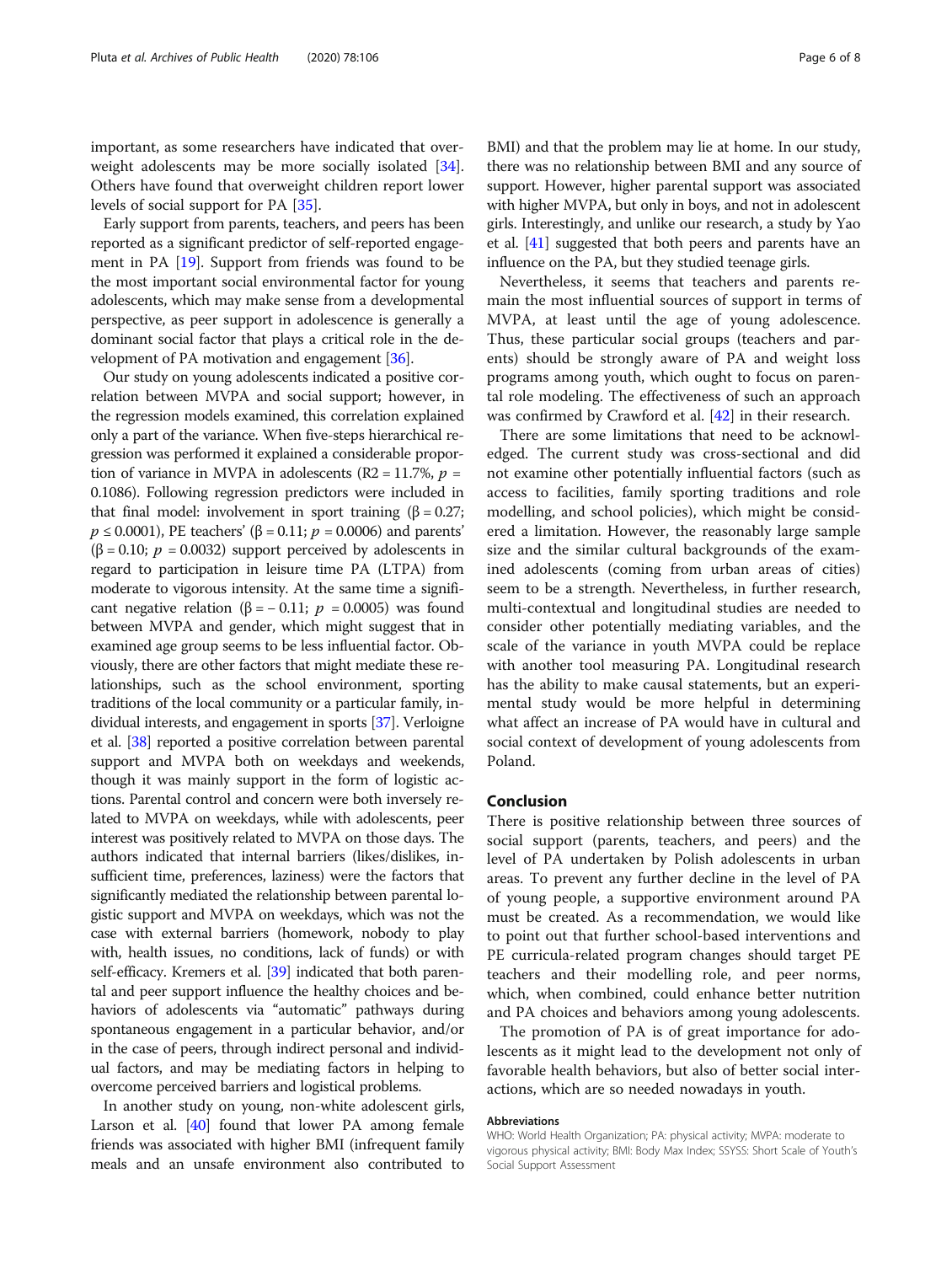#### <span id="page-6-0"></span>Acknowledgements

Not applicable.

#### Authors' contributions

Study concept and design, B. Pluta, M. Bronikowska, A. Korcz and M. Bronikowski; analysis and interpretation of data, B. Pluta; drafting of the manuscript B. Pluta, M. Bronikowski, A. Korcz and J. Krzysztoszek; critical revision of the manuscript for important intellectual content, B. Pluta, M. Bronikowska, A. Korcz and M. Bronikowski; English Editing, M. Bronikowski and A. Korcz. All authors provided comments and approved the final manuscript.

#### Authors' information

Beata Pluta, Ph.D. of sport sciences. Associate professor of Poznan University of Physical Education, head of the Department of Recreation, ORCID ID: 0000–0002–1964-7408, [bpluta@awf.poznan.pl](mailto:bpluta@awf.poznan.pl); Agata Korcz, Ph.D. of sport sciences. Assistant Professor in Poznan University of Physical Education, ORCID ID: 0000–0003–4751-1193, [korcz@awf.poznan.pl](mailto:korcz@awf.poznan.pl); Jana Krzysztoszek Ph.D. of medical sciences. Researcher in Poznan University of Physical Education, ORCID ID: 0000–0001–5068-6299, [krzysztoszek@awf.poznan.pl;](mailto:krzysztoszek@awf.poznan.pl) Michał Bronikowski, Ph.D. of sport sciences. Professor of Poznan University of Physical Education, ORCID ID: 0000–0002–4534-7345, [bronikowski@awf.](mailto:bronikowski@awf.poznan.pl) [poznan.pl;](mailto:bronikowski@awf.poznan.pl) Małgorzata Bronikowska, Ph.D. of sport sciences. Associate professor of Poznan University of Physical Education, ORCID ID: 0000–0002– 0584-0725, [bronikowska@awf.poznan.pl](mailto:bronikowska@awf.poznan.pl);

#### Funding

This research did not receive any specific grant from funding agencies in the public, commercial, or not-for-profit sectors.

#### Availability of data and materials

Please contact the corresponding author for data requests.

#### Ethics approval and consent to participate

The study was approved by the Bioethics Committee of the Karol Marcinkowski Medical University, Poznan, Poland (no. 893/18). Furthermore, secondary school students had been given adequate information about the purpose of the study. Individual personal information was kept confidentially.

#### Consent for publication

Not applicable.

#### Competing interests

The authors declare that there they have no conflicts of interest.

#### Author details

<sup>1</sup>Department of Recreation, Poznan University of Physical Education, Królowej Jadwigi 27/39, 61-871, Poznan, Poland. <sup>2</sup>Department of Didactics of Physical Activity, Poznan University of Physical Education, Królowej Jadwigi 27/39, 61-871, Poznan, Poland.

## Received: 5 May 2020 Accepted: 20 October 2020 Published online: 23 October 2020

#### References

- 1. Kohl HW, et al. The pandemic of physical inactivity: global action for public health. Lancet. 2012;380(9838):294–305.
- 2. WHO. Global recommendations on physical activity for health. Geneva: World Health Organization; 2010.
- 3. WHO, [www.who.int/news-room/fact-sheets/detail/noncommunicable](http://www.who.int/news-room/fact-sheets/detail/noncommunicable-diseases)[diseases](http://www.who.int/news-room/fact-sheets/detail/noncommunicable-diseases) [accessed 18.09.2020].
- 4. Zembura P, et al. Results from Poland's 2018 report card on physical activity for children and youth. J Phys Act Health. 2018;15(S2):S395–7.
- 5. Steene-Johannessen J, et al. Variations in accelerometry measured physical activity and sedentary time across Europe - harmonized analyses of 47,497 children and adolescents. Int J Behav Nutr Phys Act. 2020;17(1):38.
- 6. Dumith SC, et al. Physical activity change during adolescence: a systematic review and a pooled analysis. Int J Epidemiol. 2011;40(3):685–98.
- 7. Cheng LA, et al. Is the association between sociodemographic variables and physical activity levels in adolescents mediated by social support and selfefficacy? J Pediatr. 2018;96(1):46–52.
- 8. Hupcey JE. Clarifying the social support theory-research linkage. J Adv Nurs. 1998;27(6):1231–41.
- 9. Williams P, Barclay L, Schmied V. Defining social support in context: a necessary step in improving research, intervention, and practice. Qual Health Res. 2004;14(7):942–60.
- 10. WHO. Active Ageing A Policy Framework, [whqlibdoc.who.int/hq/2002/](http://whqlibdoc.who.int/hq/2002/WHO_NMH_NPH_02.8.pdf?ua=1) [WHO\\_NMH\\_NPH\\_02.8.pdf?ua=1](http://whqlibdoc.who.int/hq/2002/WHO_NMH_NPH_02.8.pdf?ua=1) 2002 [Accessed 02.04.2020].
- 11. Eccles JS. The development of children ages 6 to 14. Futur Child. 1999; 9(2):0930–44.
- 12. Korcz A, et al. Is social support during physical education lessons associated with body mass index status, gender and age? South African journal for research in sport. Physical Educ Recreation. 2018;40(2):53–68.
- 13. Haidar A, et al. Parental and peer social support is associated with healthier physical activity behaviors in adolescents: a cross-sectional analysis of Texas school physical activity and nutrition (TX SPAN) data. BMC Public Health. 2019;19(1):640.
- 14. Tabak I, Mazur J, Nałęcz H. Family and individual predictors and mediators of adolescent physical activity. Health Psychol Rep. 2017;5(4):333–44.
- 15. Van Der Horst K, et al. A brief review on correlates of physical activity and sedentariness in youth. Med Sci Sports Exerc. 2007;39(8):1241–50.
- 16. Bokhorst CL, Sumter SR, Westenberg PM. Social support from parents, friends, classmates, and teachers in children and adolescents aged 9 to 18 years: who is perceived as most supportive? Soc Develop. 2010;19(2):417–26.
- 17. Prochaska JJ, Rodgers MW, Sallis JF. Association of parent and peer support with adolescent physical activity. Res Q Exerc Sport. 2002;73(2):206–10.
- 18. Campos JG, et al. Social support, self-efficacy and level of physical activity of students aged 13-15 years. Rev Bras Cineantropom Hum. 2019;21:e58684.
- 19. Edwardson CL, Gorely T, Pearson N, Atkin A. Sources of activity related social support and adolescents' objectively measured afterschool and weekend physical activity: gender and age differences. J Phys Act Health. 2013;10(8):1153–8.
- 20. Chung SJ, Ersig AL, McCarthy AM. The influence of peers on diet and exercise among adolescents: a systematic review. J Pediatr Nurs. 2017; 36:44–56.
- 21. Bronikowski M, et al. Maybe it is not a goal that matters: a report from a physical activity intervention in youth. J Sports Med Phys Fitness. 2018;58(3): 348–55.
- 22. Higgins JW, et al. Factors influencing physical activity levels among Canadian youth. Can J Public Health. 2003;94(1):45–51.
- 23. Skowroński B, Pabich R. A short scale of youth's social support assessment: structure and psychometric properties. Soc Preven Resoc. 2015;27:89–114.
- 24. Bronikowska M, et al. Fair play in physical education and beyond. Sustainability. 2019;11:7064.
- 25. Lawshe CH. A quantitative approach to content validity. Pers Psychol. 1975; 28(4):563–75.
- 26. Hornowska E. Psychological tests. Theory and practice. Scholar: Warsaw; 2010.
- 27. Lukianova N, Burkatovskaya Y, Fell E. Sten score method and cluster analysis: identifying respondents vulnerable to drug abuse. Eur Proc Soc Behavioural Sciences. 2018:779–89. <http://dx.doi.org/10.15405/epsbs.2018.02.92>.
- 28. Prochaska JJ, Sallis JF, Long B. A physical activity screening measure for use with adolescents in primary care. Arch Pediatr Adolesc Med. 2001; 155(5):554–9.
- 29. Kułaga Z, et al. Percentile charts for growth and nutritional status assessment in polish children and adolescents from birth to 18 year of age. Standardy Medyczne/Pediatria. 2015;12:119–35.
- 30. Pluta B, et al. Family leisure-time physical activities results of the "juniors for seniors" 15-week intervention programme. Biomed Res Int. 2017;9:165–74.
- 31. Bronikowski M, et al. Positive impact on physical activity and health behaviour changes of a 15-week family focused intervention Programme: "juniors for seniors". Biomed Res Int. 2016;2016(5489348):8. [http://dx.doi.](http://dx.doi.org/10.1155/2016/5489348) [org/10.1155/2016/5489348](http://dx.doi.org/10.1155/2016/5489348).
- 32. Cole TJ, Lobstein T. Extended international (IOTF) body mass index cut-offs for thinness, overweight and obesity. Pediatr Obes. 2012;7(4):284–94.
- 33. Schober P, Boer C, Schwarte L. Correlation coefficients: appropriate use and interpretation. Anesth Analg. 2018;126:1763–8.
- 34. Westermann S, Rief R, Euteneuer F, Kohlmann S. Social exclusion and shame in obesity. Eat Behav. 2015;17:74–6.
- 35. Laurson KR, Eisenmann JC, Welk GJ. Body fat percentile curves for U.S. children and adolescents. Am J Prev Med. 2011;41(4 Suppl 2):S87–92.